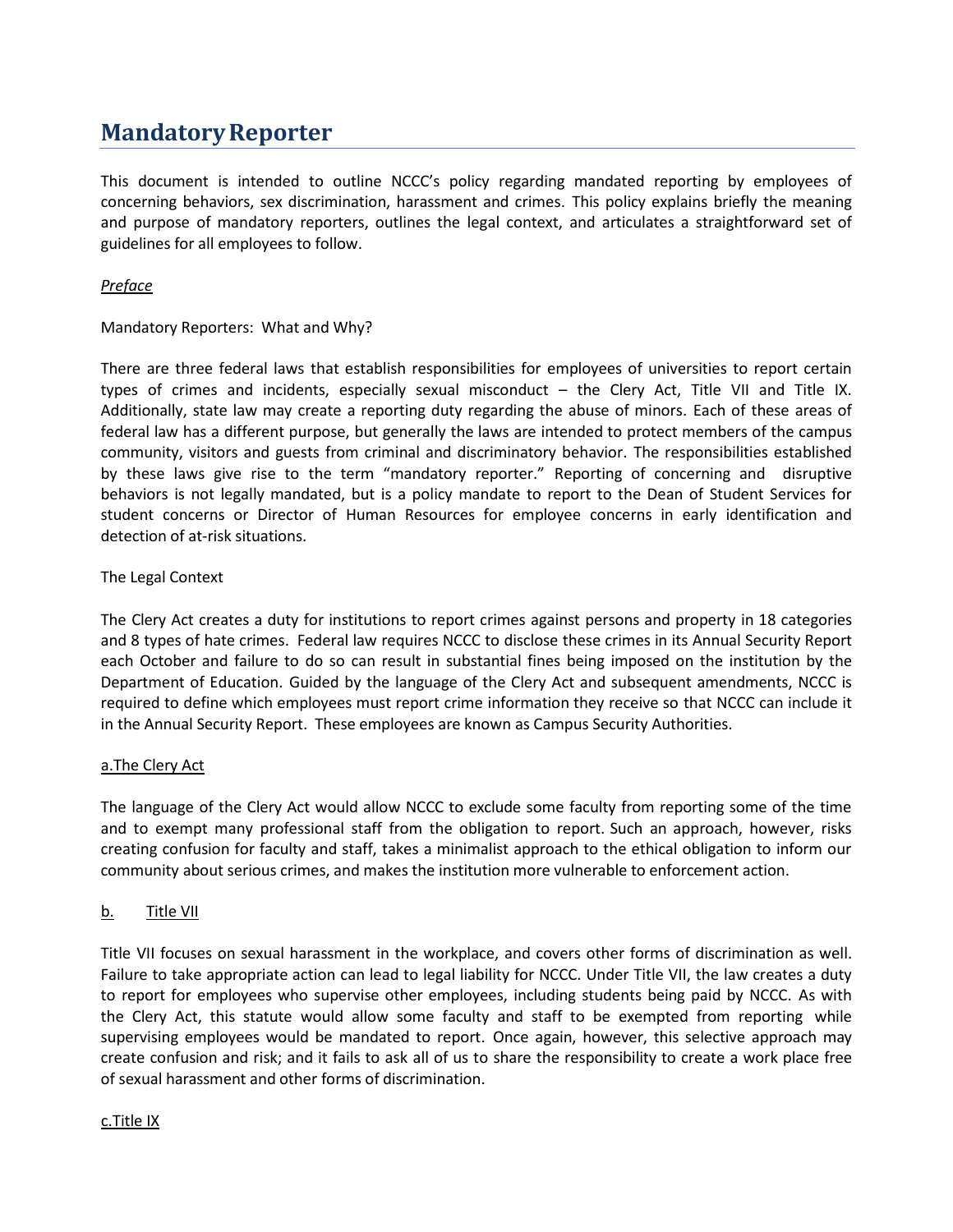Title IX focuses on the adverse consequences faced by victims of gender discrimination and sexual harassment and creates an obligation for NCCC to investigate and to provide a "prompt and effective remedy." Title IX obligates NCCC to provide a safe environment that does not interfere with the victim's right to pursue an education or employment opportunities, benefits or privileges. NCCC incurs obligations under Title IX when a victim has given notice to a "responsible employee," or when NCCC, in the exercise of reasonable care, should have known, about the assault or harassment.

As with the other laws, the definition of "responsible employee" under Title IX would allow NCCC to treat only some faculty and staff as mandated reporters but with the same possibility of confusion and risk of institutional exposure. Additionally, guidance from the Department of Education indicates that anyone a student could reasonably perceive as a responsible employee should be mandated to report, as should any employee who has a duty to report other forms of misconduct, such as academic dishonesty. Finally, the Department of Education has given prescriptive guidance on the duties of confidential employees, such as counselors, and those who can be exempted from mandatory reporting by NCCC, such as victim advocates. That guidance is reflected in the policy below.

## **Neosho County Community College (NCCC) Mandatory Reporting Policy**

## Who Reports?

NCCC defines all employees and trustees as mandatory reporters, unless exempted below. This includes student-workers who learn of reportable information while they are in the course of their duties for NCCC. NCCC considers RAs to be mandatory reporters who are always on-duty.

## What Is to Be Reported?

- If a mandatory reporter learns about sex/gender discrimination, that employee is expected to promptly within 48 hours or less as soon as deemed necessary based on the severity of the incident contact the Title IX Coordinator Sarah Robb at 620-230-8062 (cell), 620-432-0302 (office), or [sarah\\_robb@neosho.edu,](mailto:sarah_robb@neosho.edu) or one of the deputy Title IX coordinators; Kerrie Coomes at 620-212-1153 (cell), 620-432-0304 (office), or [kcoomes@neosho.edu,](mailto:kcoomes@neosho.edu) Karin Jacobson at 620-212-5135 (cell) 620 432-0333 (office), or [kjacobson@neosho.edu,](mailto:kjacobson@neosho.edu) or, 620-432-0321 (office), or, who will then notify the Title IX Coordinator. The Title IX Coordinator will take responsibility for prompt notification to other appropriate NCCC officials. Sex/gender discrimination includes sexual harassment, sexual violence, intimate partner or relationship violence, and gender- based bullying, stalking, and hazing.
- Other serious crimes covered by the Clery Act (defined in number 6 below) must be reported immediately to the NCCC Clery Coordinator, (cell), 620-432-0381 (office) or [.](mailto:.) When a crime is also a form of sex/gender discrimination covered in the bullet above in any situation where the victim so requests, or there is a threat to the safety of the community or any member of it, even if they may also be criminal in nature, it should be reported immediately to the Title IX Coordinator.
- Reporting of concerning and disruptive behaviors should be reported to the Dean of Student Services for student concerns or Director of Human Resources for employee concerns in early identification and detection of at-risk situations.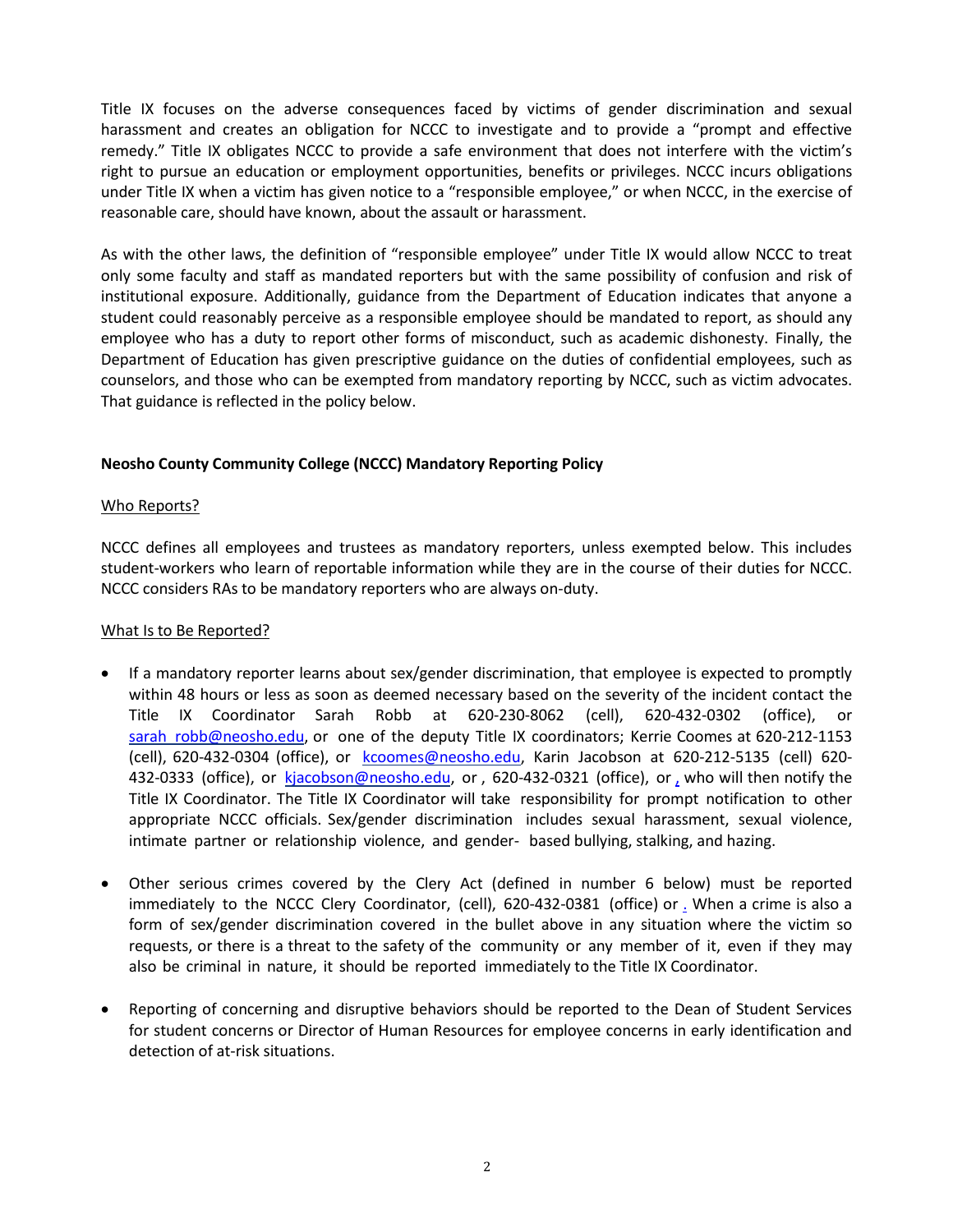# **Reporting of child sexual and/or physical abuse should be made to the County Attorney/Police Department** as well as the Title IX Coordinator**.**

When reporting misconduct covered under Title IX (e.g., sexual harassment, sex or gender discrimination, sexual assault, dating violence, domestic violence, stalking, sexual orientation discrimination, gender identity discrimination, etc.), NCCC employees must provide full details of the incident if known, including all names and personally identifying information. If a victim wishes for no action to be taken, the Title IX Coordinator must evaluate that request. NCCC is always guided by the goal of empowering the victim and allowing the victim to retain as much control over the process as possible. Typically, NCCC is compelled to act despite a victim's wishes when an incident evidences use of weapons, violence, threat, pattern or predation. Otherwise, a request for confidentiality or no action may be honored, with remedies offered to the victim as appropriate.

Employees should not promise confidentiality unless their professional role is confidential, and they have received the report in that confidential capacity. If approached, it is appropriate to counsel, "I may be obligated to share what you tell me with administrative officials. If you would like, I can connect you with campus resources who can maintain the confidentiality or privacy of what you share with them." Where an incident involves off-campus conduct involving a member or members of the campus community, the reporting expectations of this policy still apply. If an employee is unsure of whether to report, consult with the Title IX Coordinator or deputies as appropriate. These officials will guide an employee on what is to be reported, when and how.

Formal reporting still affords privacy to the reporter, and only a small group of officials who need to know will be told, including but not limited to the Title IX Team. Information will be shared as necessary with investigators, witnesses and the responding party. The circle of people with this knowledge will be kept as tight as possible to preserve a reporting party's rights and privacy. Additionally, anonymous reports can be made by victims and/or third parties using the online reporting form posted on the College's website or other means when available. Note that these anonymous reports may prompt a need for the institution to investigate.

Failure of a non-confidential employee, as described in this section, to report an incident or incidents of sex/gender harassment or discrimination of which they become aware is a violation of College policy and can be subject to disciplinary action for failure to comply.

Generally, climate surveys, classroom writing assignments or discussions, human subjects research, or events such as Take Back the Night events do not provide notice that must be reported to the Coordinator by employees, unless the reporting party clearly indicates that they wish a report to be made. Remedial actions may result from such disclosures without formal College action.

## Confidential Employees

Counselors, health service providers and clergy are considered exempt from mandatory reporting, unless a victim asks them to report or a duty to report exists under state law based on an imminently harmful situation. NCCC has designated the Director of Academic Advising and Counseling as a Confidential Employee. Confidential employees are expected to report aggregate data as it is reported to the Title IX Coordinator, without any personally identifiable details unless the confidential employee determines on a case-by-case basis that reporting would not be in the best interest of their client/patient/parishioner.

#### Designated Private Resources